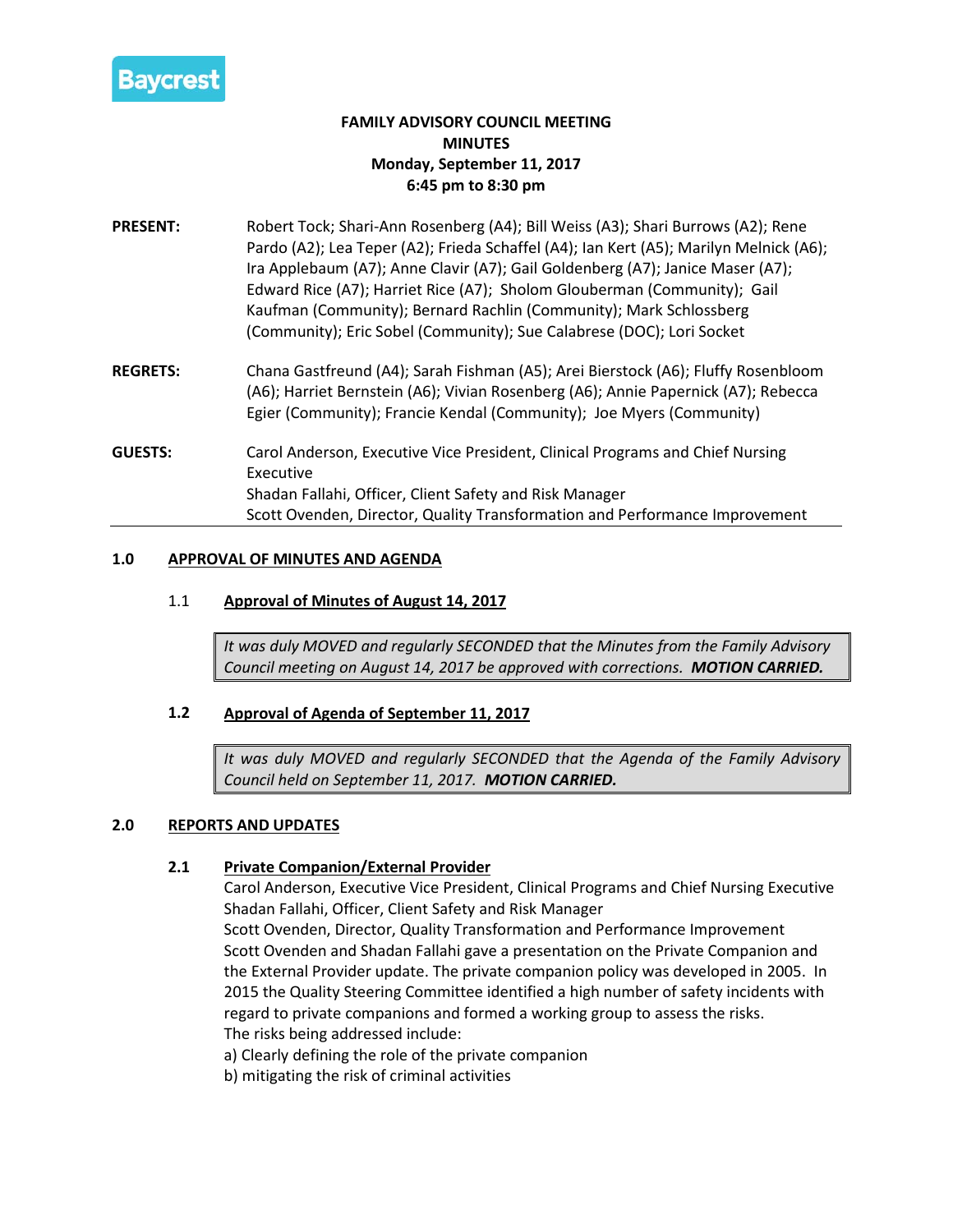- c) Eliminating on-site solicitation for work of Baycrest clients by Private Companions
- d) Clarifying the relationship and responsibilities between the private companion/hirer

Key elements of the new policy will include:

- a) Private Companions must be registered at Baycrest.
- b) Onsite solicitation for employment is not permitted
- c) Baycrest employee or volunteer may not work as a Private Companion
- d) Breach of policy or Baycrest regulations *can* result in Private Companion being temporarily or permanently prohibited from providing services.
- e) Healthcare services are not permitted except that private companions are able to *continue* to provide feeding support upon completion of Baycrest Eating Assistance training. This would be the same standard for Baycrest volunteers
- f) Proof of Immunization and Vulnerable Sector Screen (VSS)
- g) Time-limited grandfathering of existing private companions to prevent long-term relationships from being disrupted.
- h) This policy will be co-developed with the FAC
- i) There will be a grace period for new private companions to enable them to fulfill the Baycrest requirements such as immunization and VSS. This grace period would also be enacted in the event that a temporary private companion is needed.

Concern: Many Baycrest PSWs work as private companions in the Apotex as well. Baycrest will have to engage the unions, as this policy change will negatively impact some staff members.

#### ACTION:

- 1. The FAC would like to have representation on the Private Companion working group to assist in developing the implementation plan. Please contact Robert Tock or Lori Socket if you are interested in joining the working group.
- 2. Sue to follow up with Maimonides Geriatric Centre in Montreal regarding their policy on Private Companions.

# **2.2 FAC Website and Hardcopy Redesign & Refresh Bill Weiss**

Bill reported that Marcomm has been making excellent progress redesigning the look and feel of our FAC website as well as refreshing all digital and hardcopy content. They will update the FAC with a presentation at our Oct 2 meeting.

# **2.3 Process Improvement Initiative**

#### **Sue Calabrese**

Sue presented the Process Improvement Initiative on Fall Safety. Through our membership in SQLI (Senior Quality Leap Initiative) we connected with Hebrew Senior Life in Boston with regard to the issue of alarm mats. We are working toward removing the alarm mats from the resident rooms as research shows that not only do the alarm mats not prevent falls, but they actually cause falls. The alternative is to use a fall mat, which is bigger and has edges. The fall mat does not alarm and so does not startle anyone.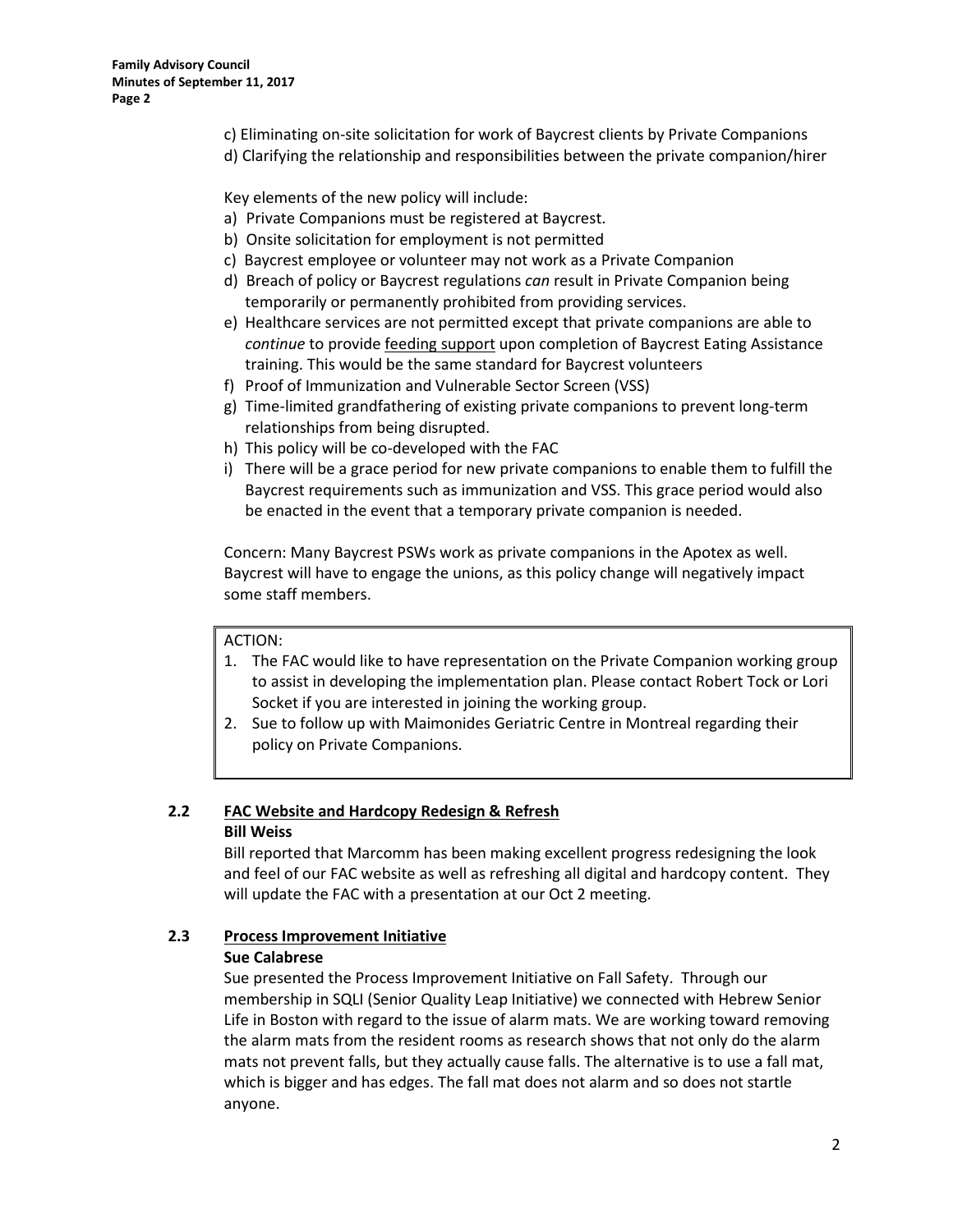#### ACTION:

- 1. Sue to report on Purposeful Rounding at the December 2017
- 2. Sue to provide any available hard data on the cause of falls and the number of falls over time at Apotex.

#### **3.0 STANDING ITEMS**

3.1 **Issues Tracking** There is no issues tracking report. If a member of the FAC would like to take the lead for new recruits, please contact either Robert or Lori.

### **3.2 Apotex Update**

Sue addressed the issues from the August 14, 2017 meeting.

- 1. Briefs: We do not limit brief changes. Residents are assessed by the registered staff and a representative of the company to determine the appropriate brief type and size. Every night the PSW delivers briefs to the residents based on a pre-determined list. If the resident uses the allotted briefs, then more will be supplied. The reason we limit the number of briefs is to prevent people from putting the whole packages of briefs in the resident's room and we could not keep control of the inventory.
- 2. ReusingTowels/faceclothes: The towels/faceclothes are replaced daily. These can be replaced more often if necessary.
- 3. New double carts: The staff want the new carts labeled one side for trash and the other side for dirty laundry.
- 4. Ice Machine: Nursing does not own the ice machine. The staff say that they remind the families that the ice from these machines is not to be ingested. The machines are being removed from the floors.
- 5. Gloves: Hand hygiene is reviewed annually. If you observe a staff member not changing gloves, please follow up with the RN or unit manager. Please refer to the "Who to Call…" poster in each resident room.
- 6. Showers: We are waiting for the shower curtains to be installed. Every resident has been asked their preference for a shower, bath or shower in their room.

# **3.3 Other**

Robert read from an email received from the research department about a project on how to improve care for older adults with dementia and their caregivers. Robert will circulate the email to the FAC.

If you sit on a committee at Baycrest, please send an email to either Robert or Lori with the name of the committee and an update of the committee activities.

Elections have been postponed to the December meeting.

#### **4.0 NEXT MEETING**

The Family Advisory Council will next meet on Monday, October 2, 2017 at 6:45pm in the Exton Boardroom.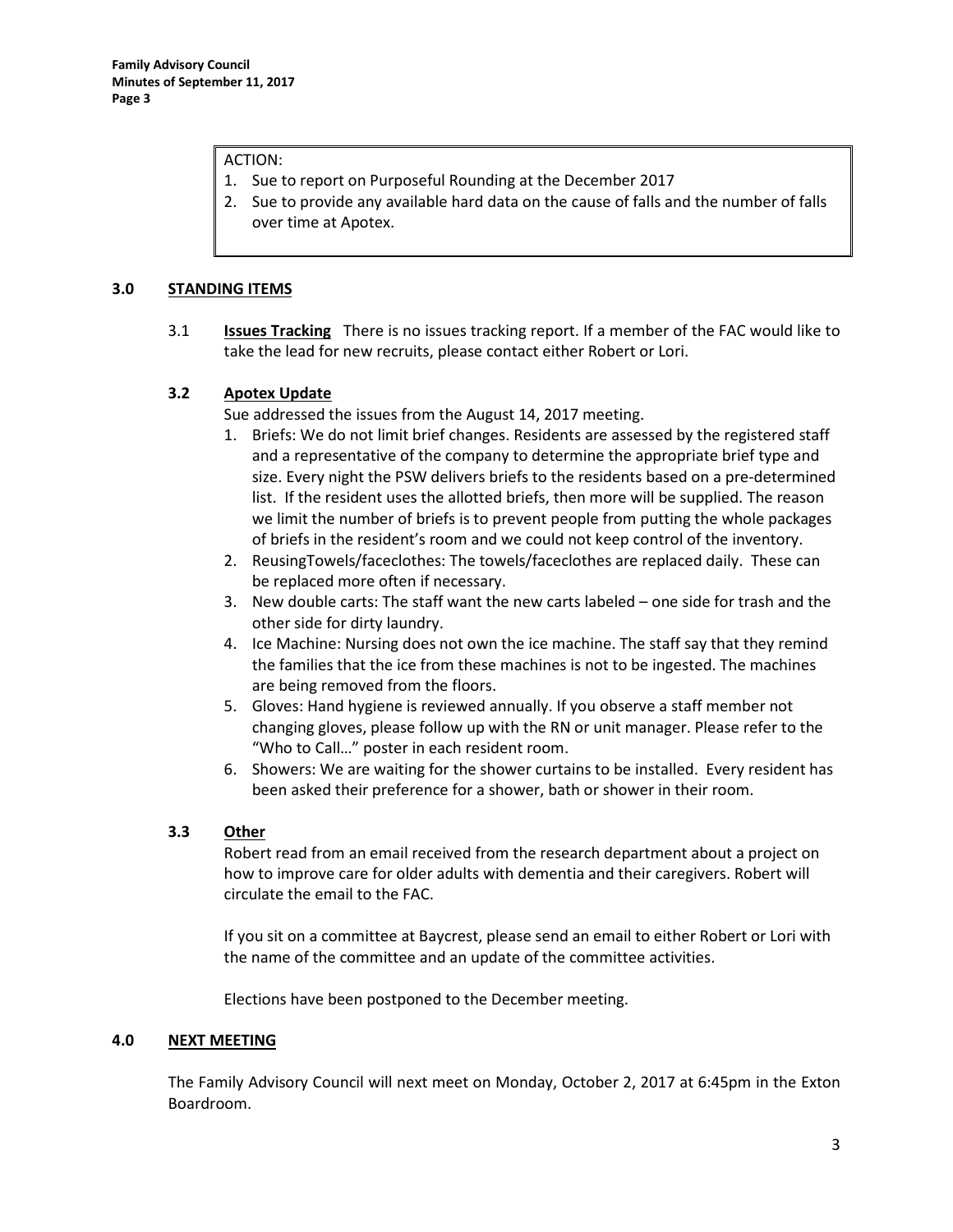

# **FAMILY ADVISORY COUNCIL MEETING MINUTES Monday, October 2, 2017 6:45 pm to 8:30 pm**

- **PRESENT:** Robert Tock; Bill Weiss (A3); Shari Burrows (A2); Rene Pardo (A2); Frieda Schaffel (A4);Necha Jakubowiz (A5); Ian Kert (A5); Marilyn Melnick (A6); Ira Applebaum (A7); Anne Clavir (A7); Janice Maser (A7); Annie Papernick (A7); Edward Rice (A7); Harriet Rice (A7); Sholom Glouberman (Community); Gail Kaufman (Community); Bernard Rachlin (Community); Mark Schlossberg (Community); Eric Sobel (Community); Sue Calabrese (DOC); Lori Socket
- **REGRETS:** Lea Teper (A2); Shari-Ann Rosenberg (A4); Chana Gastfreund (A4); Sarah Fishman (A5); Arei Bierstock (A6); Fluffy Rosenbloom (A6); Harriet Bernstein (A6); Vivian Rosenberg (A6); Gail Goldenberg (A7); Rebecca Egier (Community); Francie Kendal (Community); Joe Myers (Community)
- **GUESTS:** Laura Mandell, Director, Market and Communication Stipe Maglica, Manager, Digital Marketing

# **1.0 APPROVAL OF MINUTES AND AGENDA**

### 1.1 **Approval of Minutes of September 11, 2017**

*It was duly MOVED and regularly SECONDED that the Minutes from the Family Advisory Council meeting on September 11, 2017 be approved with corrections. MOTION CARRIED.*

# **1.2 Approval of Agenda of October 2, 2017**

*It was duly MOVED and regularly SECONDED that the Agenda of the Family Advisory Council held on October 2, 2017. MOTION CARRIED.*

#### **2.0 REPORTS AND UPDATES**

# **2.1 Apotex FAC Website - Redesign & Update**

Laura Mandell and Stipe Maglica of Marcomm provided the FAC with a presentation on their progress in redesigning and updating our website and all related hardcopy collateral. The presentation was well received and generated much discussion and productive input.

#### ACTION:

- 1. Marcomm will create a web staging / testing area and provide links to Bill by Oct 10 for distribution to the FAC so they can access, review and comment on the new and improved website and collateral.
- 2. FAC will access the web staging / testing area and provide organized and consolidated feedback via Bill to Marcomm by Oct 25.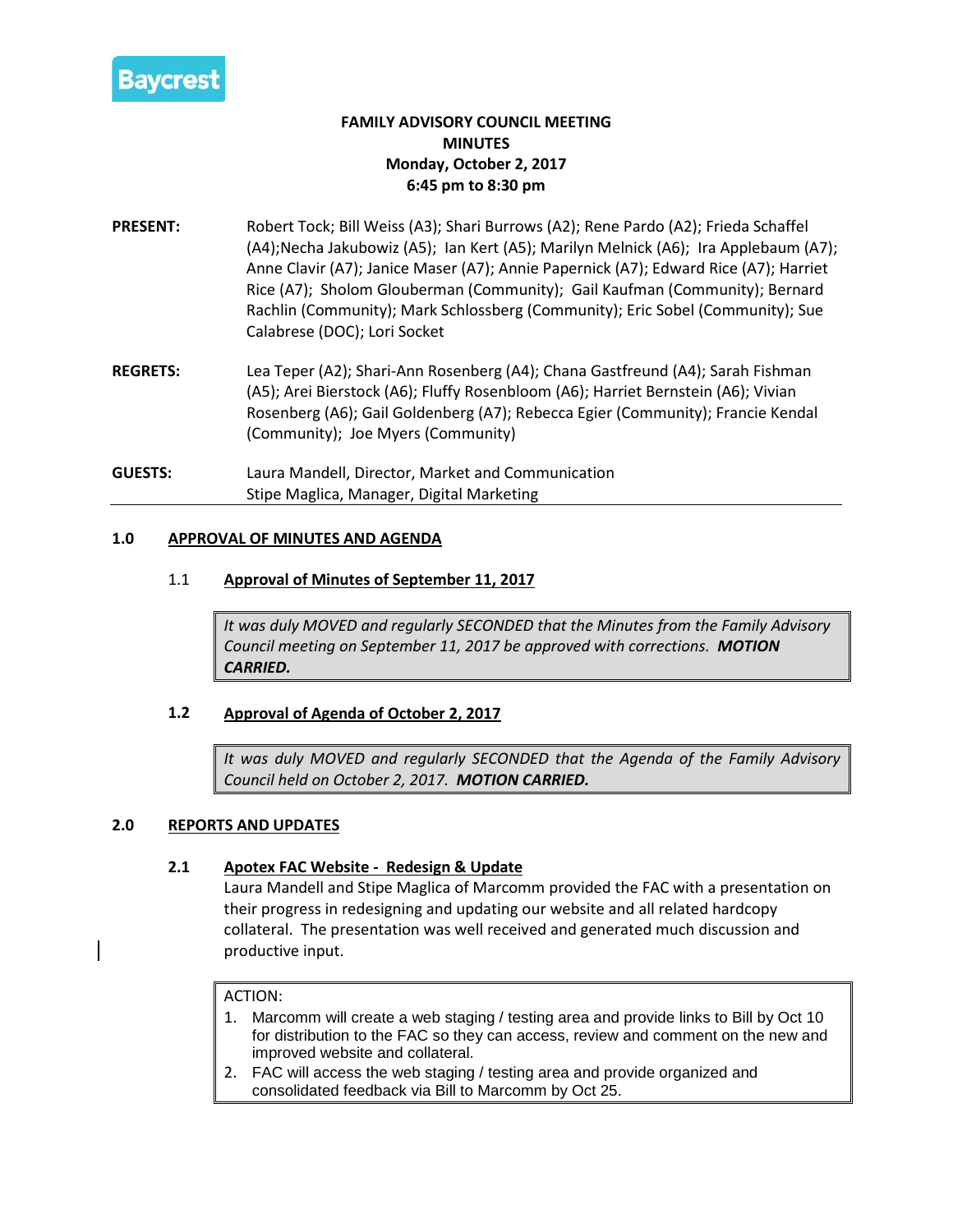3. Marcomm to implement FAC feedback where warranted and feasible targeting Oct 31 as a projected launch date.

# **3.0 STANDING ITEMS**

#### 3.1 **Issues Tracking**

New Recruits: We are still looking for someone to take the lead on new recruits for the Family Advisory Council. Janice offered to write up a description of the FAC which can be told to new potential family members.

Sensory Cart: Eric presented the information he received regarding the sensory cart. Eric has been in touch with Sylvia Davidson, Manager of Occupational Therapy and Therapeutic Recreation. He distributed the Foundation's flyer requesting donations for a new sensory cart. As well, he distributed a description sheet from the manufacturer of the carts.

### **3.2 Apotex Update**

### Beauty Salon – Updated Price list

Sue distributed the new price list for the Beauty Salon. They will be hiring a second stylist at the Salon. A robust discussion ensued regarding the services offered. Concerns addressed include:

- The Barber should not be allowed to come to the floors to solicit business.
- Approval forms are not being distributed and signed before Residents are taken to the Salon.
- How are the prices vetted? They seem very high.
- They are coming to the floor to take residents to the Salon without written consent.

#### ACTION:

4. Sue to book a meeting with Scott Horn to discuss the issues addressed regarding the Beauty Salon.

# Staff Rights

Sue read a letter which emphasized the need for a Staff Bill of Rights.

# ACTION:

- 1. We will be moving ahead with the posting of the Staff Bill of Rights.
- 2. Lori to update the Bill of Rights and send to Robert for distribution to FAC members.

# Changes in the Apotex

Sue discussed changes in the Apotex. Sue will be retiring from her position in the Apotex. She will stay on to transition the new Director of Care.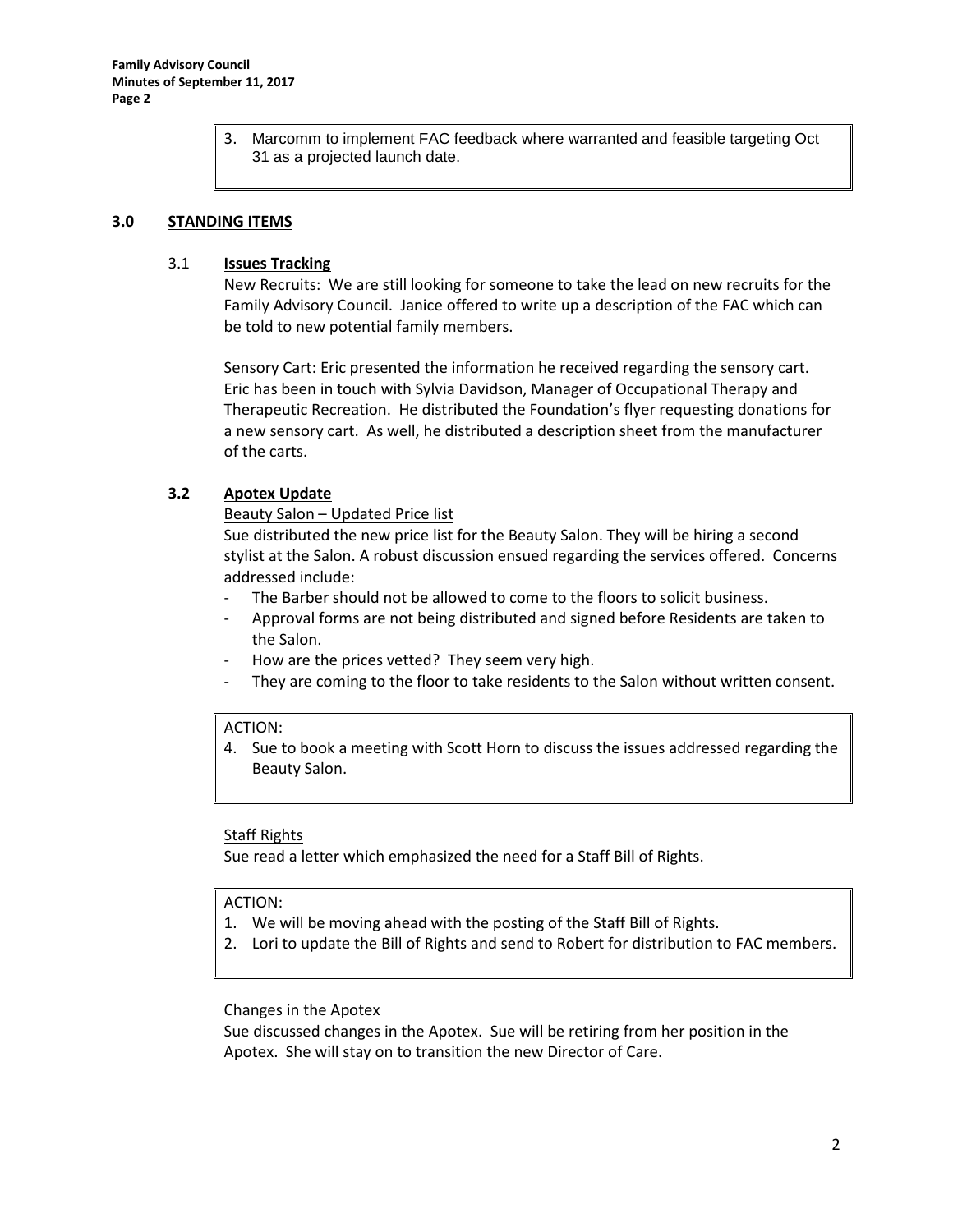Bill discussed the hiring of the new Executive Vice-President, Residential and Community Programs. The successful candidate is Rheta Fanizza. Rheta will be starting on October 23, 2017. Rheta will be responsible for hiring the new Executive Director.

# **3.3 Other**

The meeting on November 13, 2017 will be a closed meeting.

#### Overwhelming Clutter

Robert will circulate information regarding an interesting webinar on dealing with clutter issues as family members make the transition to long term care.

Dementia Care Survey The Dementia Care Survey will be re-circulated as it now has an REB number.

Committee Membership If you sit on a committee, please send Robert an email regarding the committee.

# **4.0 NEXT MEETING**

The Family Advisory Council will next meet on Monday, November 13, 2017 at 6:45pm in the Exton Boardroom.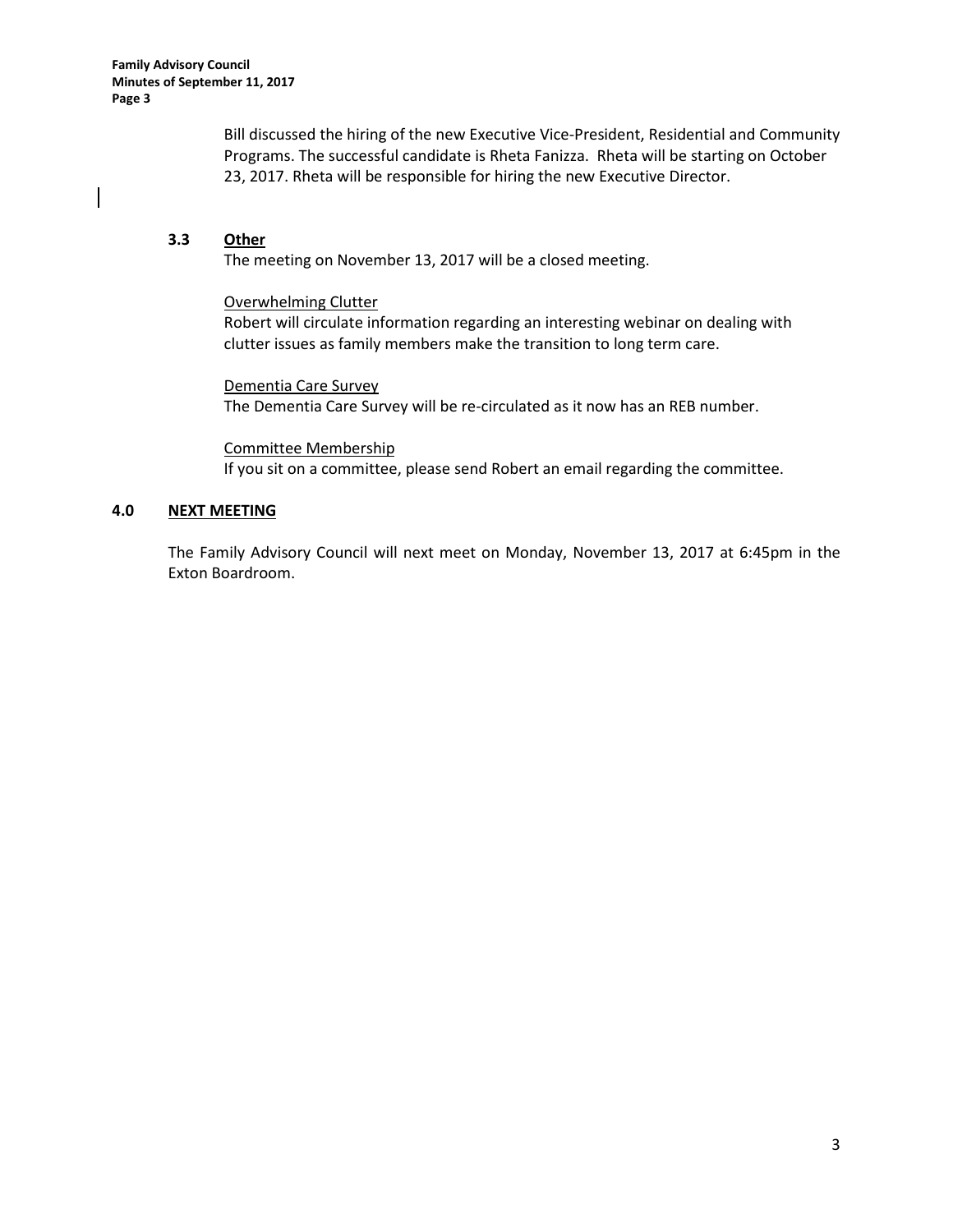

# **FAMILY ADVISORY COUNCIL MEETING MINUTES Monday, November 13, 2017 6:45 pm to 8:30 pm**

- **PRESENT:** Robert Tock; Bill Weiss (A3); Rene Pardo (A2); Lea Teper (A2); Frieda Schaffel (A4); Shari-Ann Rosenberg (A4); Sarah Fishman (A5); Ian Kert (A5); Ira Applebaum (A7); Anne Clavir (A7); Gail Goldenberg (A7); Danielle Kasner (A7); Janice Maser (A7); Karen Rue (A7); Barry Tsur (A7); Rebecca Egier (Community); Sholom Glouberman (Community); Gail Kaufman (Community); Francie Kendal (Community); Bernard Rachlin (Community); Mark Schlossberg (Community); Eric Sobel (Community); Sue Calabrese (DOC); Lori Socket
- **REGRETS:** Shari Burrows (A2); Chana Gastfreund (A4); Necha Jakubowiz (A5); Marilyn Melnick (A6); Arei Bierstock (A6); Fluffy Rosenbloom (A6); Harriet Bernstein (A6); Vivian Rosenberg (A6); Annie Papernick (A7); Edward Rice (A7); Harriet Rice (A7); Joe Myers (Community)
- **GUESTS:** Rheta Fanizza, Executive Vice President, Residential and Community Programs Scott Ovenden, Vice President, Clinical Programs & Corporate Performance Shadan Fallahi, Patient Safety Officer & Risk Manager

### **1.0 APPROVAL OF MINUTES AND AGENDA**

### 1.1 **Approval of Minutes of October 2, 2017**

*It was duly MOVED and regularly SECONDED that the Minutes from the Family Advisory Council meeting on October 2, 2017 be approved with corrections. MOTION CARRIED.*

# **1.2 Approval of Agenda of November 13, 2017**

*It was duly MOVED and regularly SECONDED that the Agenda of the Family Advisory Council held on November 13, 2017. MOTION CARRIED.*

# **1.3 Introduction Rheta Fanizza, Executive Vice President, Residential and Community Programs**

Robert introduced Rheta Fanizza, Executive Vice President, Residential and Community Programs. Rheta's background in health care includes acute care, government, consulting and most recently she worked at St. Elizabeth, which is a home care company. One of Rheta's goals is to bring the home life experience to Baycrest.

# **2.0 REPORTS AND UPDATES**

# **2.1 Private Companion Implementation**

Shadan Fallahi and Scott Ovenden presented the Private Companion Implementation update. Work has been done on the details of the policy. Scott circulated a working draft of the policy.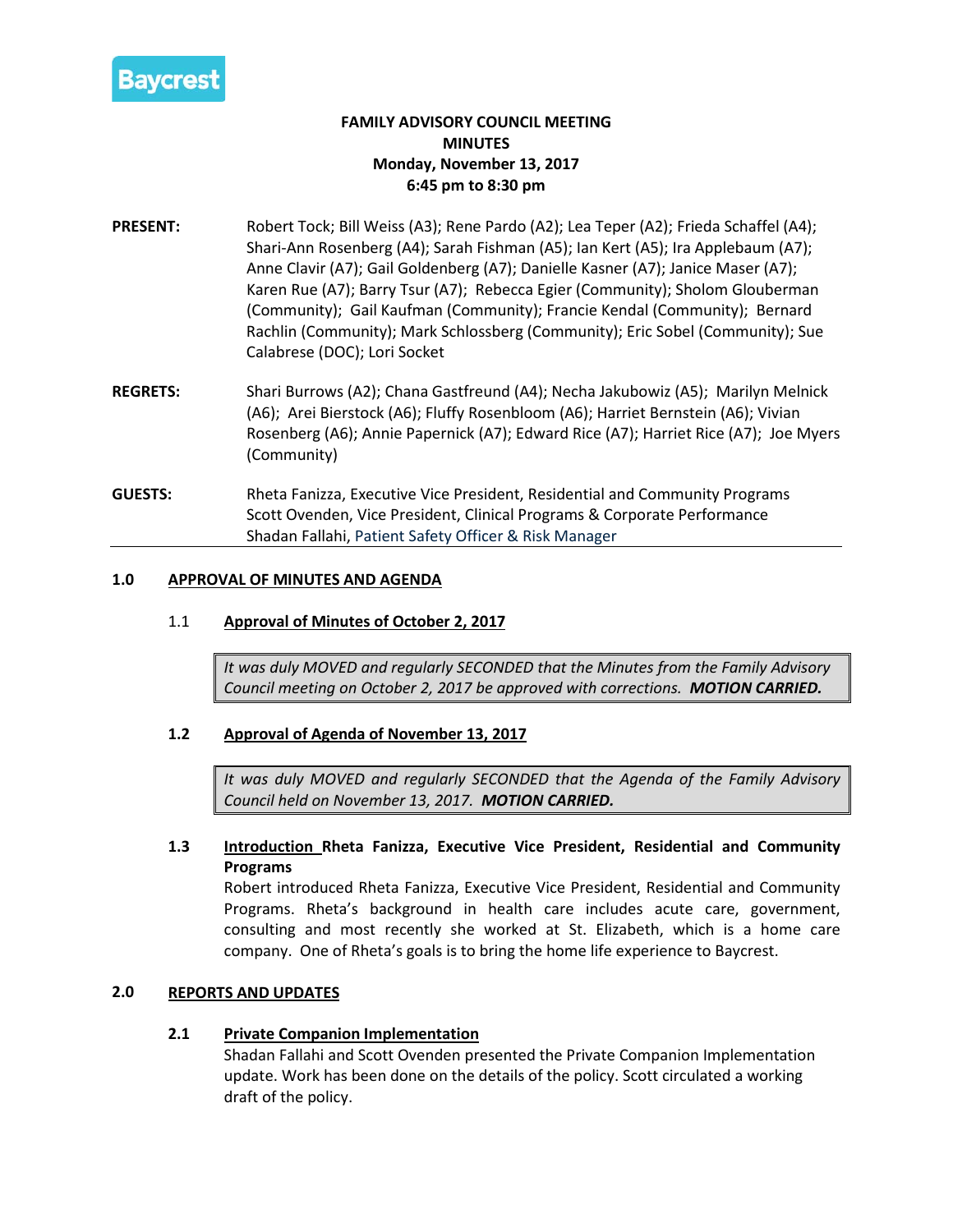Private Companions are hired privately by clients and families to provide companionships services. Since 2005, we have had a Private Companion program at Baycrest. The Apotex has the majority of registered Private Companions, approximately 485.

#### Key issues:

Mitigating risks of criminal activities: The new policy requires the Private Companion to complete a Vulnerable Sector Screen (VSS). Existing Private Companions will have 12 months to provide proof of satisfactory VSS. New Private Companions will need to provide proof within 3 months. If a companion does not provide proof of satisfactory VSS, they may no longer be registered at Baycrest and may be prohibited from the Baycrest premises.

Baycrest Employees working as a Private Companion: We have about 50 employees who also work as Private Companions. The policy allows them to continue to work as a Private Companion with their current client, however they will not be able to solicit new clients in the future and will have to cease being a Private Companion at Baycrest at the end of their current relationship. Baycrest will ensure that current staff are made aware of the new policy.

Role of the Private Companion: The role of the Private Companion is clearly identified in the new policy. The provision of healthcare services are not permitted except that private companions are able to *continue* to provide *feeding support* upon completion of Baycrest Eating Assistance training. They should also provide client health information to the care team. (you may want to word this differently. I could not find the right words).

#### **3.0 STANDING ITEMS**

# **3.1 Apotex Update**

Ministry of Health – visit to Apotex The Ministry of Health is currently in the Apotex doing their annual quality inspection.

#### Scabies

We are currently experiencing a scabies situation the Apotex. We have had sporadic cases of scabies throughout the Apotex. We tried to treat each floor, however cases kept coming up both in the Apotex and the Hospital. Our IPAC team was advised that the best way to handle this situation was to throw a blanket of treatment over the whole Baycrest campus, including the Apotex, Hospital and Terraces. The treatment days are Tuesday, Wednesday and Thursday. We are providing the treatment for residents, staff, companions, volunteers, and students. We are also encouraging families to get the treatment. In the Apotex, we have 2 teams of extra staff to help. By Friday afternoon we should all be clear.